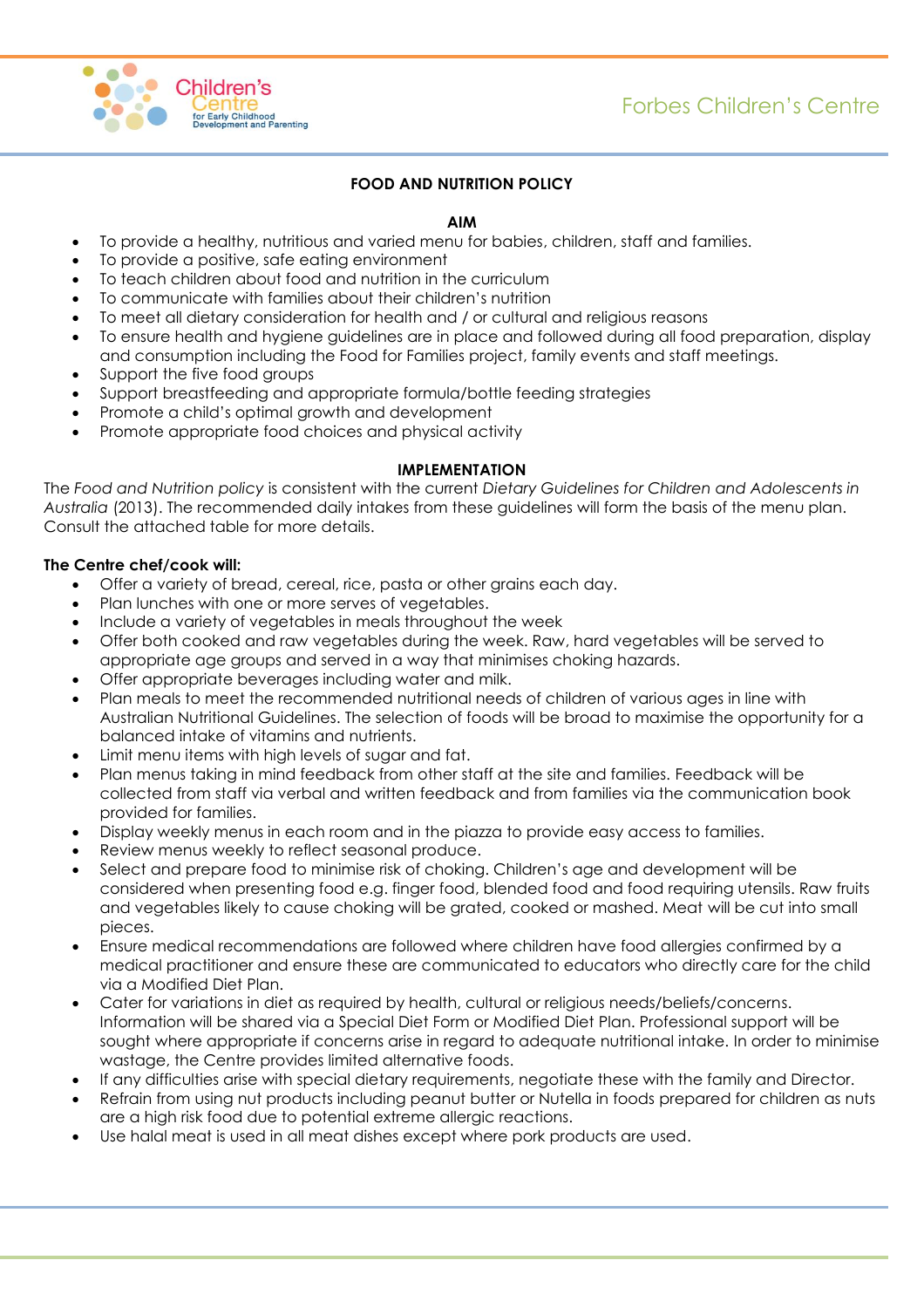

#### **Food for Families Cook will:**

- Prepare meals in line with the procedures outlined above, including correct storage and freezing procedures. This includes recording the temperature of foods every two hours as they cool and displaying a best before date and reheating instructions on frozen meals.
- List ingredients of meals on the posters, order forms and labels with any allergens clearly stated.
- Offer vegetarian meals on a semi-regular basis.

#### **Leadership will:**

- Seek information from families regarding their child's eating patterns and special dietary needs. This information will be obtained at the time of enrolment and as circumstances regarding their child's nutritional requirements change.
- Provide recipes from the Centre menu to families on request.
- Ensure medical recommendations are followed where children have food allergies confirmed by a medical practitioner and ensure these are communicated to educators who directly care for the child via a Modified Diet Plan.
- Provide all necessary information to the cook and staff of special dietary considerations necessary for a child's wellbeing.
- Support breastfeeding and breast milk provision for staff and families including provision of a breastfeeding room.
- Cater for allergies or intolerances at staff events. i.e. providing gluten free foods, lactose free etc.
- Oversee a register of children with allergies and special dietary requirements, displayed prominently in the kitchen with photographs of the child with special requirements highlighted.

#### **Team Leaders will:**

- Ensure children are seated and supervised at all times while eating (at tables or on the floor or outside on a blanket).
- Observe children during meal times and foods eaten/enjoyed and amounts recorded. Parents/ carers are able to discuss their child's eating habits with educators on request.
- Offer amounts of food to children appropriate for their age group per *Australian Guide to Healthy Eating.* Guidelines for children aged 13-23 months is limited and should be used as a guide only. Individual weight gain and development needs to be taken into consideration (adult discretion required). Children may be offered small serves more frequently depending on their nutritional needs.
- Remind families not to bring food to the Centre. Where children bring food to the Centre, particularly food not in accordance with Centre polices, the food/drink will be returned to the family at collection.
- Ensure a register of children with allergies and special dietary requirements is displayed prominently for relevant staff to see, with photographs of the child with special requirements highlighted.

#### **Educators will:**

- Provide clean and pleasant spaces for a relaxed, unhurried atmosphere for children at mealtimes.
- Discuss foods being eaten by children in a relaxed and culturally sensitive manner.
- Encourage a social atmosphere that allows children to take their time and enjoy social interactions with staff and peers at meal times.
- Not force children to eat under any circumstances.
- Not use food as a reward or punishment under any circumstances, either by provision or denial.
- Offer children healthy foods throughout the day where they have not eaten their main meal.
- Inform families about their child's eating habits each day.
- Create an opportunity to discuss different cultures and family practices, where appropriate.
- Support and model for students and volunteers appropriate behaviours and practices during meals.
- Complete the Bug Busters package or a food handler's course annually.
- Familiarise themselves with the Centre's policies and procedures around food.
- Refer to photos of portion sizes appropriate for each age group.
- Allow children access to drinking water at all times during the day.
- Offer babies up to 12 months cooled boiled water to supplement breastmilk or formula.
- Offer solid or soft food to children based on their age and development.
- Sit with children (feeding and assisting younger children) to support children during mealtimes.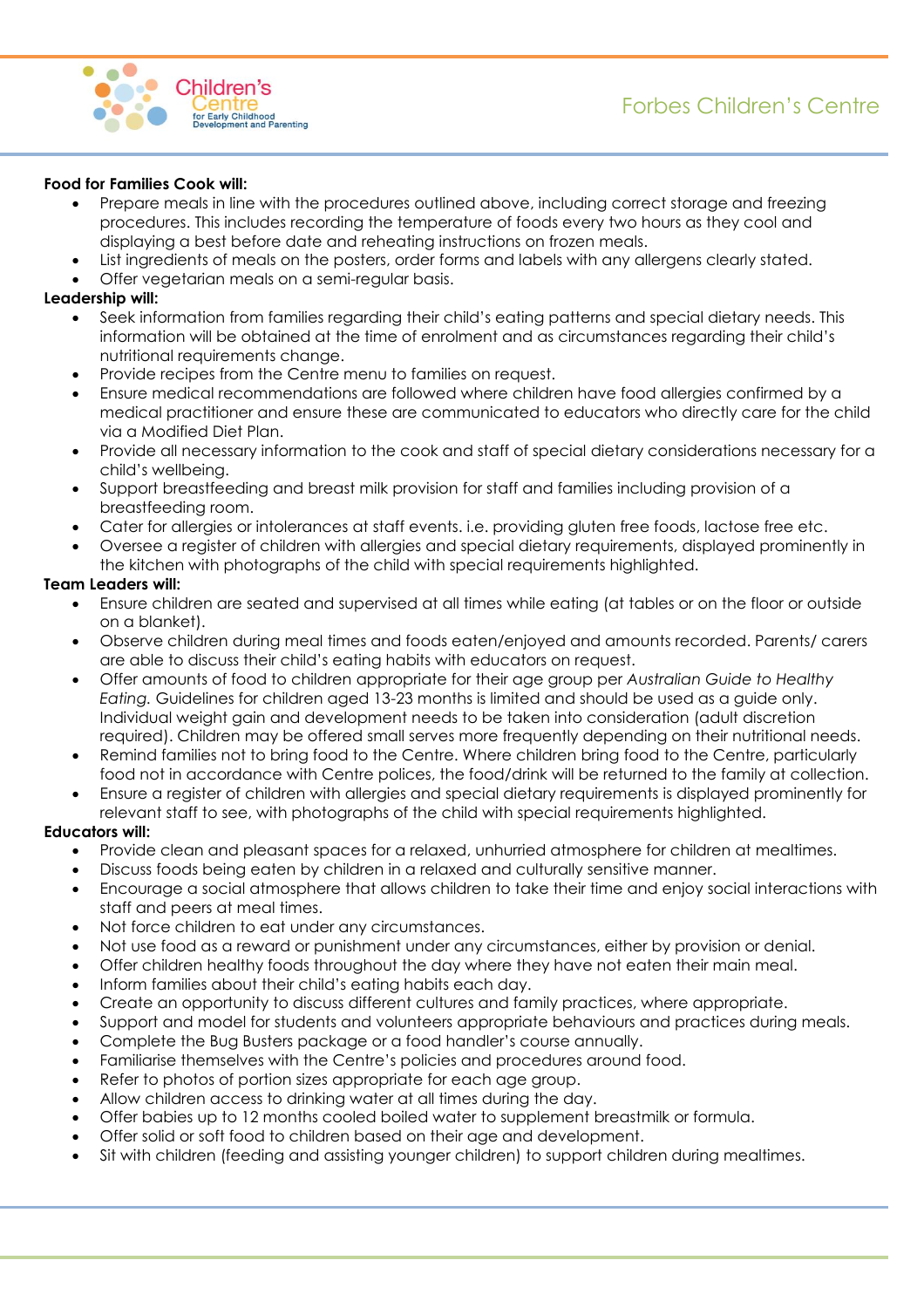

- Encourage children to use eating implements when it is considered developmentally appropriate. Where appropriate, a variety of eating implements will be used. To promote children's competence, an appropriate safe variety of eating implements will be available as play equipment.
- Ask families not to bring food from home to celebrate birthdays or other events. Instead, birthdays will be celebrated with song, making cards and making pretend birthday cakes.
- Limit discretionary choices (treat foods) and discuss the differences between everyday foods and occasional foods with children i.e. pastries, cakes, fried foods, lollies, chocolates etc.
- Introduce solids in accordance with *Get Up and Grow* information handouts.
- Encourage play and learning experiences that reflect healthy eating and food choices for children e.g. home corner play, growing herbs and vegetables and cooking.
- Provide children with different experiences in regard to healthy food in conjunction with the planned program, as well as, spontaneous experiences guided by children's interests or cultural celebrations.
- Choose healthy recipes for cooking experiences with children.
- Use daily information sheets to communicate how much a child has eaten to families.

## **Families will:**

- As the Centre provides all meals and snacks for children throughout the day, parents/guardians are asked not to bring foods to the Centre without consultation with the chef and educators. Foods provided for specific conditions or cultural diets can only be brought to the Centre if the appropriate form has been filled out (i.e. Modified Diet Plan or Special Diet Form).
- Fruit and snacks will be provided for playgroup sessions and families are not to bring food from home. This is to prevent food that can trigger allergic reactions being brought into and contaminating the environment. Guardians will be required to sign a form agreeing to the above.

## **EVALUATION:**

This policy is viewed to be working effectively when children are provided with a variety of nutritious and culturally appropriate foods that meet their daily requirements.

## **National Quality Standards:**

2. Children's Health and Safety

2.1.3 Healthy eating and physical activity are promoted and appropriate for each child.

**Implemented:** January 2011

**Reviewed:** August 2018

**Next Review:** August 2020

## *Sources and Further Reading:*

Anaphylaxis Australia [\(www.allergyfacts.org.au\)](http://www.allergyfacts.org.au/)

Australasian Society of Clinical immunology and Allergy (ASCIA) [\(www.allergy.org.au\)](http://www.allergy.org.au/)

Department of Health and Ageing, *Australian Guide to Healthy Eating.* 

[\(www.health.gov.au/internet/main/publishing.nsf/Content/health-pubhlth-strateg-food-guide-index.htm\)](http://www.health.gov.au/internet/main/publishing.nsf/Content/health-pubhlth-strateg-food-guide-index.htm)

Department of Health and Ageing, *Get Up & Grow: healthy Eating and Physical Activity for Early Childhood* (2009). National Health and Medical Research Council. *Dietary Guidelines for Children and Adolescents in Australia.*  [\(www.nhmrc.gov.au/publications\)](http://www.nhmrc.gov.au/publications)

Food Standards Australia New Zealand (FSANZ) [\(www.foodstandards.gov.au\)](http://www.foodstandards.gov.au/)

Kidsafe [\(www.kidsafe.com.au\)](http://www.kidsafe.com.au/)

## *Resources/Associated Forms:*

- Special Diet Form
- [Modified Diet Plan](http://www.decd.sa.gov.au/speced2/files/pages/chess/hsp/Pathways/Modified_diet_care_plan_20.doc)
- Daily Information Sheets
- Emergency Contact Sheets/Allergy Sheet
- Signs detailing proper bottle heating methods